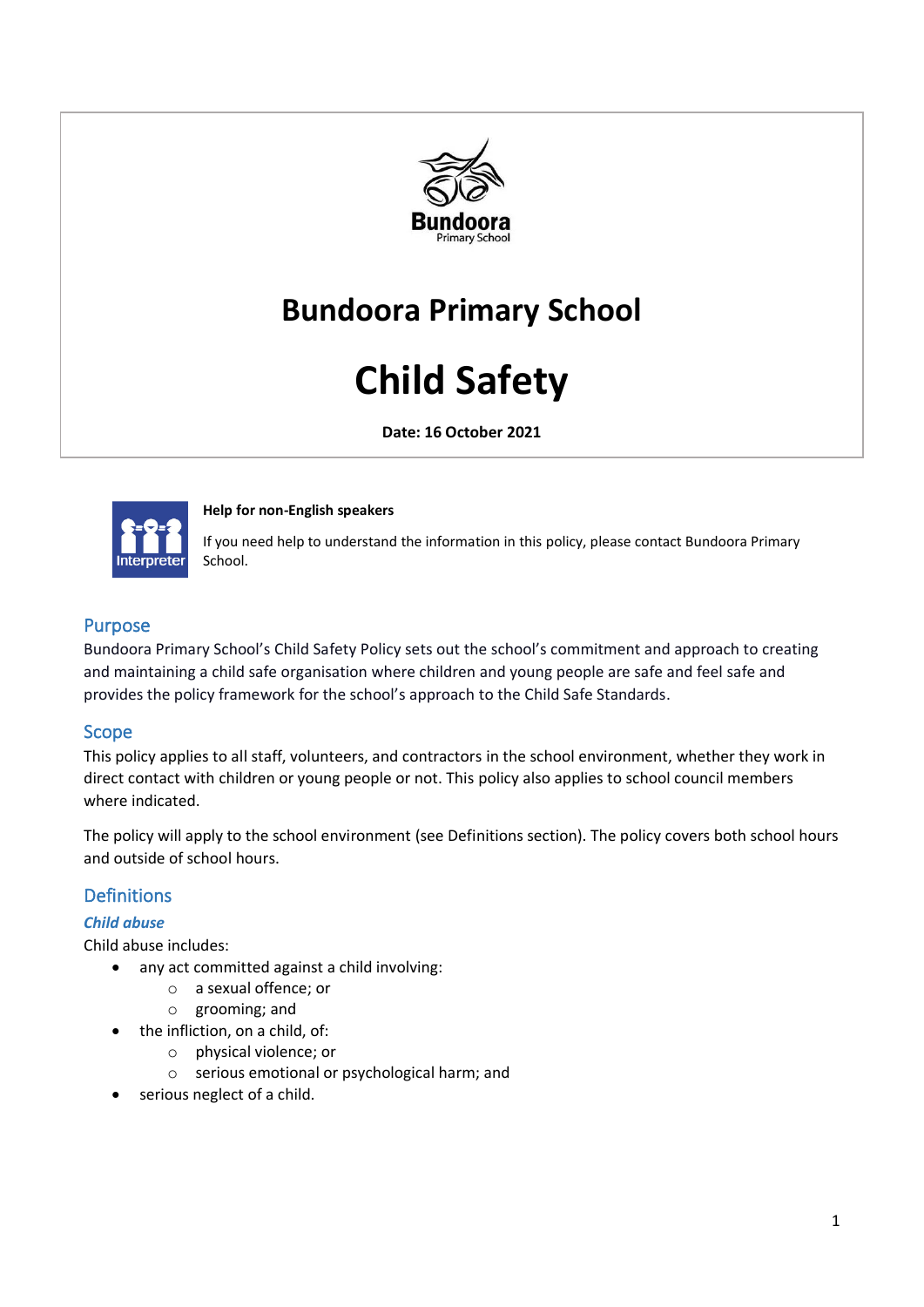#### *Child-connected work*

Child-connected work means work authorised by the school, school council, or Secretary of the Department of Education and Training and performed by an adult in a school environment while children are present or reasonably expected to be present.

#### *Child safety*

Child safety encompasses matters related to protecting all children from child abuse, managing the risk of child abuse, providing support to a child at risk of child abuse, and responding to incidents or allegations of child abuse.

#### *School environment*

School environment means any physical or virtual place made available or authorised by the school for use by a child during or outside school hours, including:

- a campus of the school;
- online school environments (including email and intranet systems); and
- other locations provided by the school for a child's use (including, without limitation, locations used for school camps, sporting events, excursions, competitions, homestays, and other school activities or events)
- TheirCare OSHC and vacation care programs

#### *School staff*

School staff means an individual working in a school environment who is:

- employed by the Department of Education and Training;
- directly engaged or employed by a school council; or
- a volunteer or a contracted service provider (whether a body corporate or any other person is an intermediary or not).

# STATEMENT OF COMMITMENT TO CHILD SAFETY AND CHILD SAFETY PRINCIPLES

Bundoora Primary School is committed to the safety and wellbeing of all children and young people. This will be the primary focus of our care and decision-making.

The school's approach to creating and maintaining a child safe school environment is guided by our school philosophy and values. At Bundoora Primary School our vision is Bundoora Primary School vision is to provide students with the best possible learning environment to ensure that they can reach their full potential as learners.

We know children can struggle to achieve their personal best if they are not safe from abuse.

At Bundoora Primary School our values guide the decisions and behaviours of all members of our school community, including in relation to child safety:

- Respect-for ourselves and others-caring for, understanding, accepting and appreciating ourselves and others.
- Excellence-striving to always achieve our personal best.
- Resilience-bouncing back from difficulties and disappointments. Accepting challenges, trying hard and not giving up easily.
- Friendship-care for each other, be kind, and develop relationships of trust.
- Cooperation-working together and helping others

Bundoora Primary School has zero tolerance for child abuse.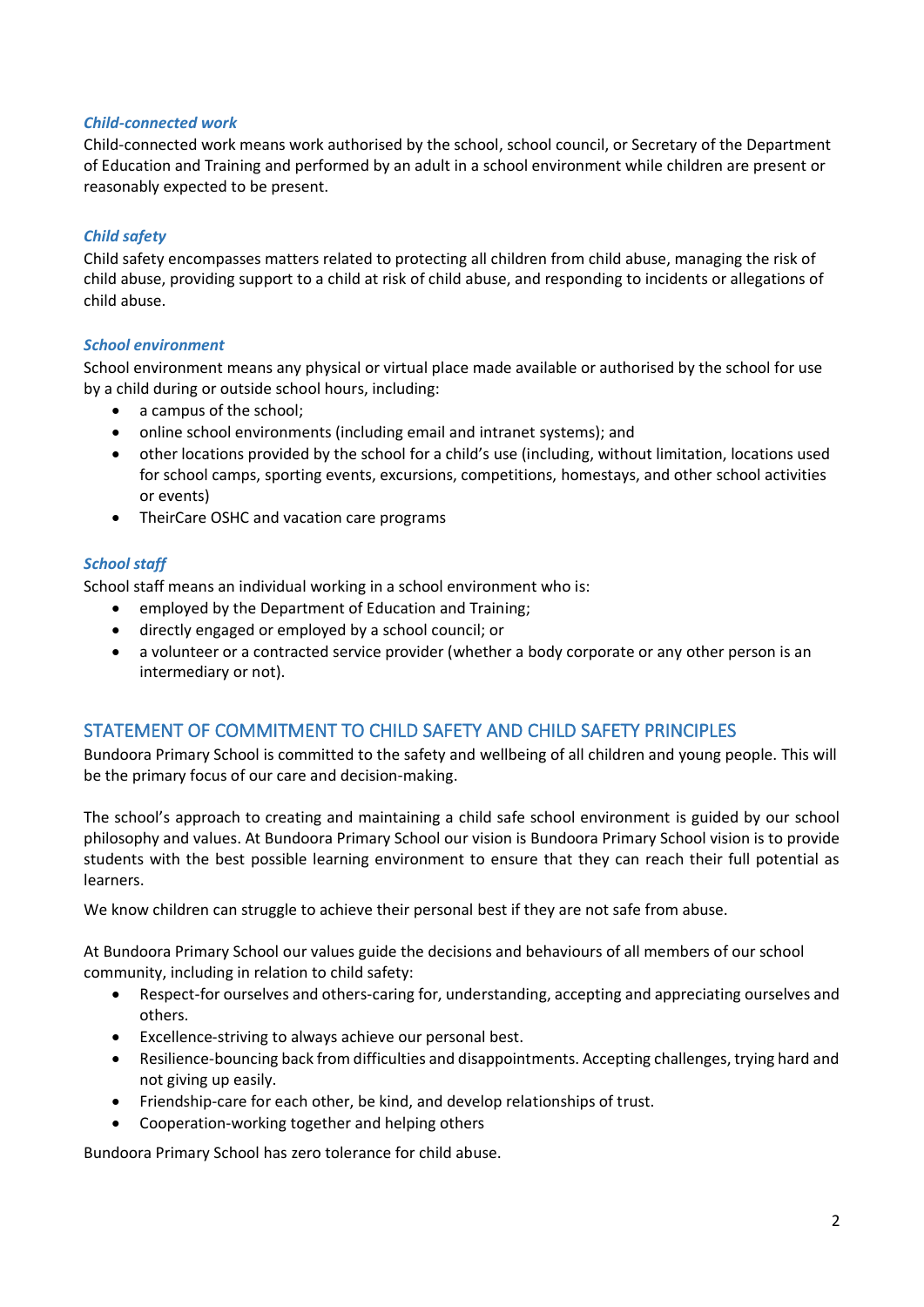We are committed to providing a child safe environment where children and young people are safe and feel safe, and their voices are heard about decisions that affect their lives. Our child safe policies, procedures, strategies and practices will be inclusive of the needs of all children, particularly Aboriginal and Torres Strait Islander children, children from culturally and linguistically diverse backgrounds, children with disabilities, and children who are vulnerable. Including students in out of home care, international students, Aboriginal and Torres Strait Islander students.

Every person involved in Bundoora Primary School has a responsibility to understand the important and specific role they play individually and collectively to ensure that the wellbeing and safety of all children and young people is at the forefront of all they do and every decision they make.

# Child safety principles

In its planning, decision-making and operations, Bundoora Primary School will:

- 1. Take a preventative, proactive and participatory approach to child safety.
- 2. Value and empower children to participate in decisions which affect their lives.
- 3. Foster a culture of openness that supports all persons to safely disclose risks of harm to children.
- 4. Respect diversity in cultures and child rearing practices while keeping child safety paramount.
- 5. Provide written guidance on appropriate conduct and behaviour towards children.
- 6. Engage only the most suitable people to work with children and have high quality staff and volunteer supervision and professional development.
- 7. Ensure children know who to talk with if they are worried or are feeling unsafe, and that they are comfortable and encouraged to raise such concerns.
- 8. Report suspected abuse, neglect or mistreatment promptly to the appropriate authorities;
- 9. Share information appropriately and lawfully with other organisations where the safety and wellbeing of children is at risk; and
- 10. Value the input of and communicate regularly with families and carers

# **POLICY**

# Strategies to embed a child safe culture

Bundoora Primary School's culture encourages staff, students, parents and the school community to raise, discuss and scrutinise child safety concerns. This makes it more difficult for abuse to occur and remain hidden.

All child safety documents, including this policy, the Child Safety Code of Conduct, the school's Child Safety Responding and Reporting Obligations (including Mandatory Reporting) Policy and Procedures , *[Identifying](https://www.education.vic.gov.au/Documents/about/programs/health/protect/ChildSafeStandard5_SchoolsGuide.pdf)  [and Responding to All Forms of Abuse in Victorian Schools](https://www.education.vic.gov.au/Documents/about/programs/health/protect/ChildSafeStandard5_SchoolsGuide.pdf)* and th[e Four Critical Actions for Schools](https://www.education.vic.gov.au/Documents/about/programs/health/protect/FourCriticalActions_ChildAbuse.pdf) are readily available online and in hard copy at the school's reception for all staff and students to read at any time.

Child safety is everyone's responsibility. **All school staff** are required to:

- Act in accordance with the school's Child Safety Code of Conduct, which clearly sets out the difference between appropriate and inappropriate behaviour
- Act in accordance with the Child Safety Responding and Reporting Obligations (including Mandatory Reporting) Policy and Procedures at all times, including following the [Four Critical Actions for Schools](https://www.education.vic.gov.au/Documents/about/programs/health/protect/FourCriticalActions_ChildAbuse.pdf) where necessary
- Undertake annual guidance and training on child safety
- Act in accordance with their legal obligations, including:
	- o Failure to disclose offence (applies to all adults)
	- o Duty of care (applies to all school staff)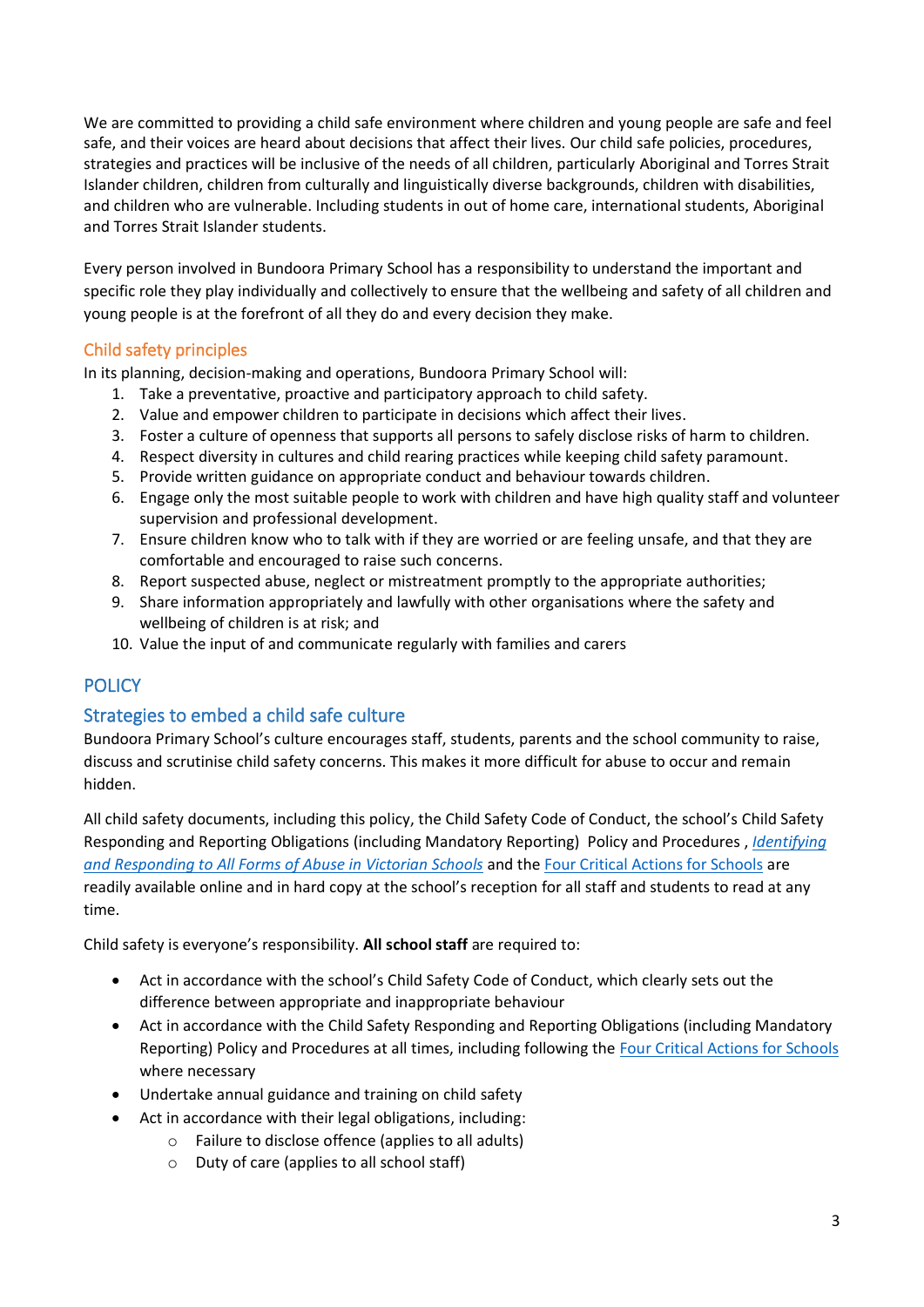- o Mandatory reporting obligations (applies to all mandatory reporters, including teachers, principals, registered psychologists, and registered doctors and nurses)
- o Failure to protect offence (applies to a person in a position of authority within the school)
- o Reportable conduct obligations (applies to all school staff in reporting conduct to the principal, and applies to the principal in reporting to Employee Conduct Branch)
- o Organisational duty of care (applies to the school as an organisation)
- o For more information on these obligations, see [Identifying and Responding to All Forms of](https://www.education.vic.gov.au/Documents/about/programs/health/protect/ChildSafeStandard5_SchoolsGuide.pdf)  [Abuse in Victorian Schools.](https://www.education.vic.gov.au/Documents/about/programs/health/protect/ChildSafeStandard5_SchoolsGuide.pdf)

As part of Bundoora Primary School's child safe culture, **school leadership** (including the principal and assistant principal will:

- Consider the diversity of all children, including (but not limited to) the needs of Aboriginal and Torres Strait Islander children, children from culturally and linguistically diverse backgrounds, children with disabilities, and children who are vulnerable, when implementing the Child Safe Standards
- Ensure that child safety is a regular agenda item at school leadership meetings and staff meetings
- Encourage and enable staff professional learning and training to build deeper understandings of child safety and prevention of abuse
- Ensure that no one is prohibited or discouraged from reporting an allegation of child abuse to a person external to the school or from making records of any allegation.

As part of Bundoora Primary School's child safe culture, **school mandatory reporting staff** are required to:

- Complete the Protecting Children [Mandatory reporting and other obligations](http://elearn.com.au/det/protectingchildren/) online module every year
- Read the school's Child Safety Code of Conduct on induction, and maintain familiarity with that document
- Read the school's Child Safety Responding and Reporting Obligations (including Mandatory Reporting) Policy and Procedures on induction, and maintain familiarity with that document
- Read the school's Child Safety Policy (this document) on induction, and maintain familiarity with that document.

As part of Bundoora Primary School's child safe culture, in performing the functions and powers given to them under the *Education and Training Reform Act 2006*, **school councils and school council members** will:

- Ensure that child safety is a regular agenda item at school council meetings
- Consider the diversity of all children, including (but not limited to) the needs of Aboriginal and Torres Strait Islander children, children from culturally and linguistically diverse backgrounds, children with disabilities, and children who are vulnerable, when making decisions regarding the Child Safe **Standards**
- Undertake annual guidance and training on child safety, such as the Child Safe Standards School [Council Training](https://www.education.vic.gov.au/Documents/about/programs/health/protect/school-council-training.pptx) PowerPoint.
- Approve the Child Safety Code of Conduct to the extent that it applies to school council employees and members, and if updated, note the new document in its school council meeting minutes
- When hiring employees, ensure that selection, supervision, and management practices are child safe (unless delegated to the principal).

School leadership will maintain records of the above processes.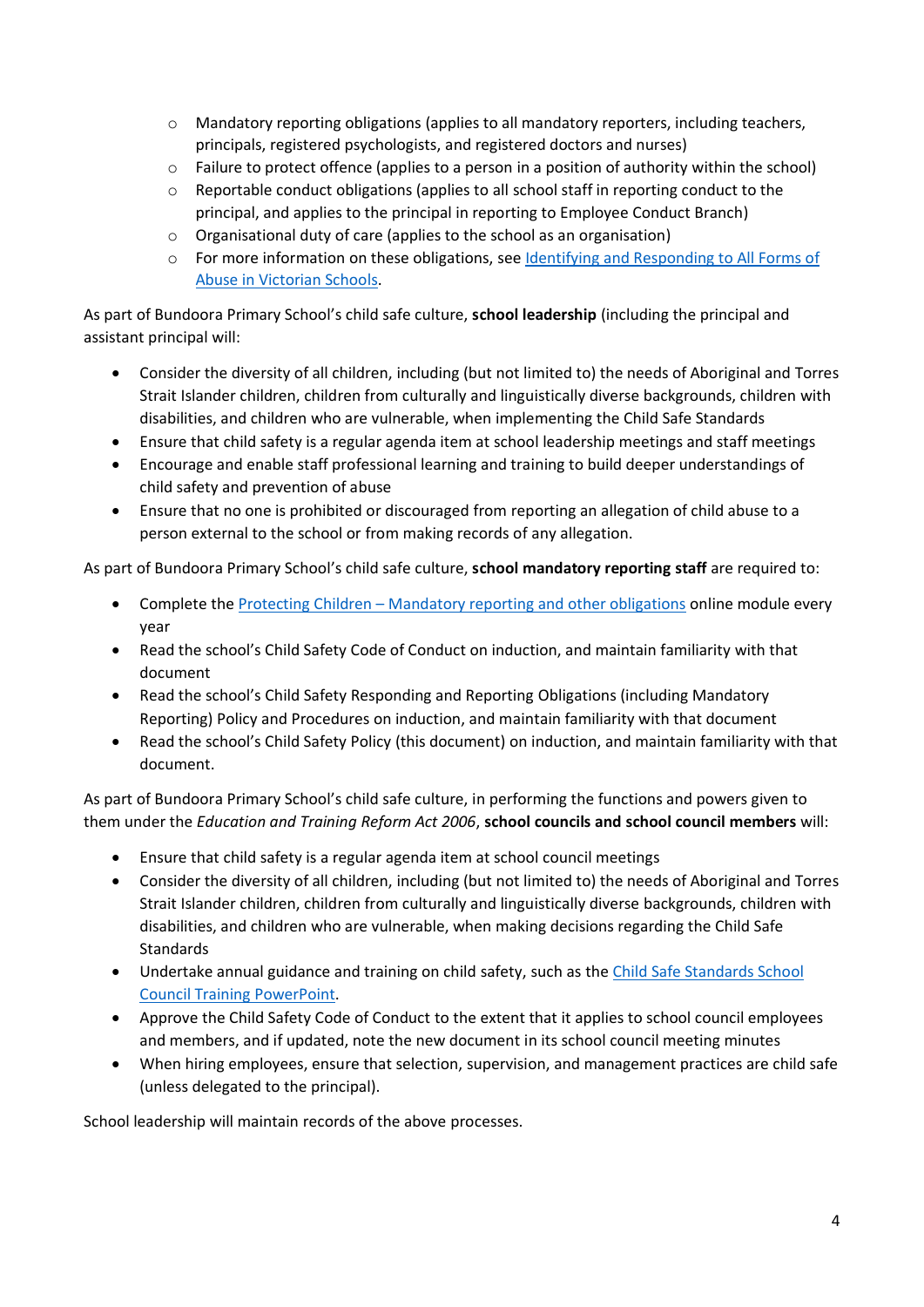# Roles and responsibilities

School leaders will ensure that each person understands their role, responsibilities and behaviour expected in protecting children and young people from abuse and neglect. Staff will comply with the school's Child Safety Code of Conduct, which sets out clearly the difference between appropriate and inappropriate behaviour.

Specific child safety responsibilities:

- The principal is responsible for reviewing and updating the Child Safety Policy every year.
- The principal is responsible for monitoring the school's compliance with the Child Safety Policy. The school community should approach the principal if they have any concerns about the school's compliance with the Child Safety Policy.
- The principal is responsible for informing the school community about this policy and making it publicly available.
- Other specific roles and responsibilities are named in Bundoora Primary School's other child safety policies and procedures, including the Child Safety Code of Conduct, Child Safety Responding and Reporting Obligations (including Mandatory Reporting) Policy and Procedures, and risk assessment register.

# Recruitment

Bundoora Primary School follows the Department's Recruitment in Schools guide to ensure child safe recruitment practices, available on the [Department'](https://www.education.vic.gov.au/hrweb/careers/Pages/recruitinsch.aspx)s website.

All prospective volunteers are required to maintain a valid Working with Children Check.

# Training and supervision

Training and education is important to ensure that everyone in the school understands that child safety is everyone's responsibility.

Our school culture aims for all staff and volunteers (in addition to parents/carers and children) to feel confident and comfortable in coming forward with any allegations or suspicions of child abuse or child safety concerns. We train our staff and volunteers to identify, assess, and minimise risks of child abuse and to detect potential signs of child abuse. This training occurs annually or more often as required.

We also support our staff and volunteers through ongoing supervision to develop their skills to protect children from abuse, to promote the cultural safety of Aboriginal and Torres Strait Islander children and children from linguistically and/or diverse backgrounds, and the safety of children with a disability and vulnerable children.

New employees and volunteers will be inducted into the school, including by being referred to the Child Safety Policy (this document), the Child Safety Code of Conduct, and the Child Safety Responding and Reporting Obligations (including Mandatory Reporting) Policy and Procedures on the school website. They will also be supervised regularly to ensure they understand our school's commitment to child safety, and that their behaviour towards children is safe and appropriate. All employees of our school will be monitored and assessed via regular performance review to ensure their continuing suitability for child-connected work. Any inappropriate behaviour will be reported by school staff to the Principal or Assistant Principal and will be managed in accordance with Bundoora Primary School's Child Safety Responding and Reporting Obligations (including Mandatory Reporting) Policy and Procedures where required.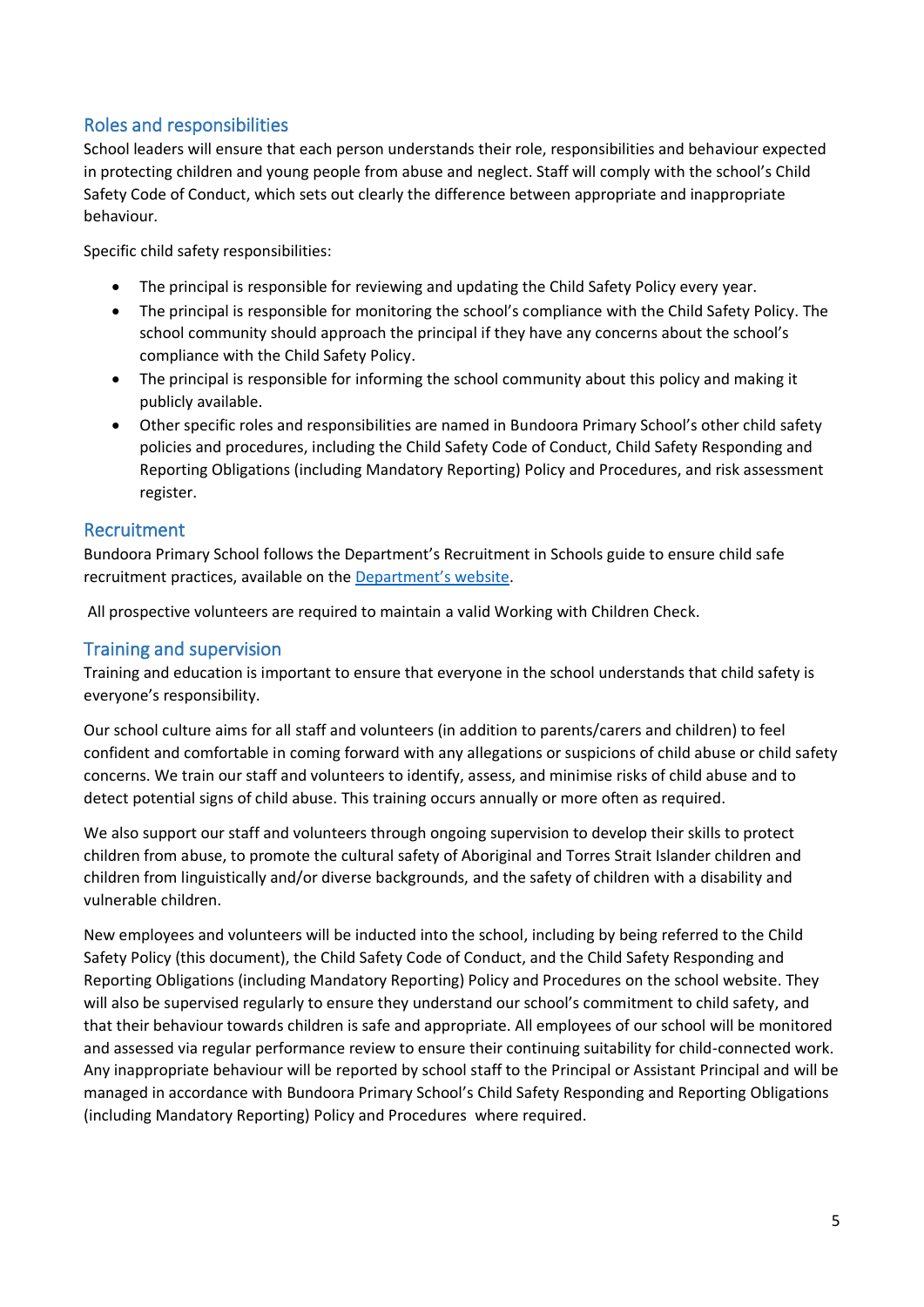# Reporting a child safety concern or complaint

The school has clear expectations for all staff and volunteers in making a report about a child or young person who may be in need of protection. All staff (including school council employees) must follow the school's Child Safety Responding and Reporting Obligations (including Mandatory Reporting) Policy and Procedures, including following the [Four Critical Actions for Schools](https://www.education.vic.gov.au/Documents/about/programs/health/protect/FourCriticalActions_ChildAbuse.pdf) if there is an incident, disclosure or suspicion of child abuse. Immediate actions should include reporting their concerns to Department of Families, Fairness and Housing (DFFH) Child Protection, Victoria Police and/or another appropriate agency and notifying the principal or a member of the school leadership team of their concerns and the reasons for those concerns.

Bundoora Primary School will never prohibit or discourage school staff from reporting an allegation of child abuse. The school will always take action to respond to a complaint in accordance with the school's Child Safety Responding and Reporting Obligations (including Mandatory Reporting) Policy and Procedures. In accordance with Action 4 of the Four Critical Actions for Schools, Bundoora Primary School will provide ongoing support for students affected by child abuse.

The Child Safety Responding and Reporting Obligations (including Mandatory Reporting) Policy and Procedures can be found under 'Policies' on the school website: www.bundooraps.vic.edu.au

### Risk reduction and management

Bundoora Primary School believes the wellbeing of children and young people is paramount, and is vigilant in ensuring proper risk management processes, found in the school's risk assessment register. The school recognises there are potential risks to children and young people and will take a risk management approach by undertaking preventative measures.

We will identify and mitigate the risks of child abuse in school environments by taking into account the nature of each school environment, the activities expected to be conducted in that environment and the characteristics and needs of all children expected to be present in that environment.

Bundoora Primary School monitors and evaluates the effectiveness of the actions it takes to reduce or remove risks to child safety, more information can be found in the school's risk assessment register

# Listening to, communicating with and empowering children

Bundoora Primary School has developed a safe, inclusive and supportive environment that involves and communicates with children, young people and their parents/carers. We encourage child and parent/carer involvement and engagement that informs safe school operations and builds the capability of children and parents/carers to understand their rights and their responsibilities. Our school is committed to supporting and encouraging students to use their voice to raise and share their concerns with a trusted adult at any time of need. Students can access information on how to report abuse from the Primary Wellbeing Officer.

When the school is gathering information in relation to a complaint about alleged misconduct with or abuse of a child, the school will listen to the complainant's account and take them seriously, check understanding and keep the child (and/or their parents/carers, as appropriate) informed about progress.

The school will promote the Child Safe Standards in ways that are readily accessible, easy to understand, and user-friendly to children, including:

- All of our child safety policies and procedures will be available for the students and parents at Bundoora Primary school to read at school reception, or on the school website: www.bundooraps.vic.edu.au
- PROTECT Child Safety posters will be displayed across the school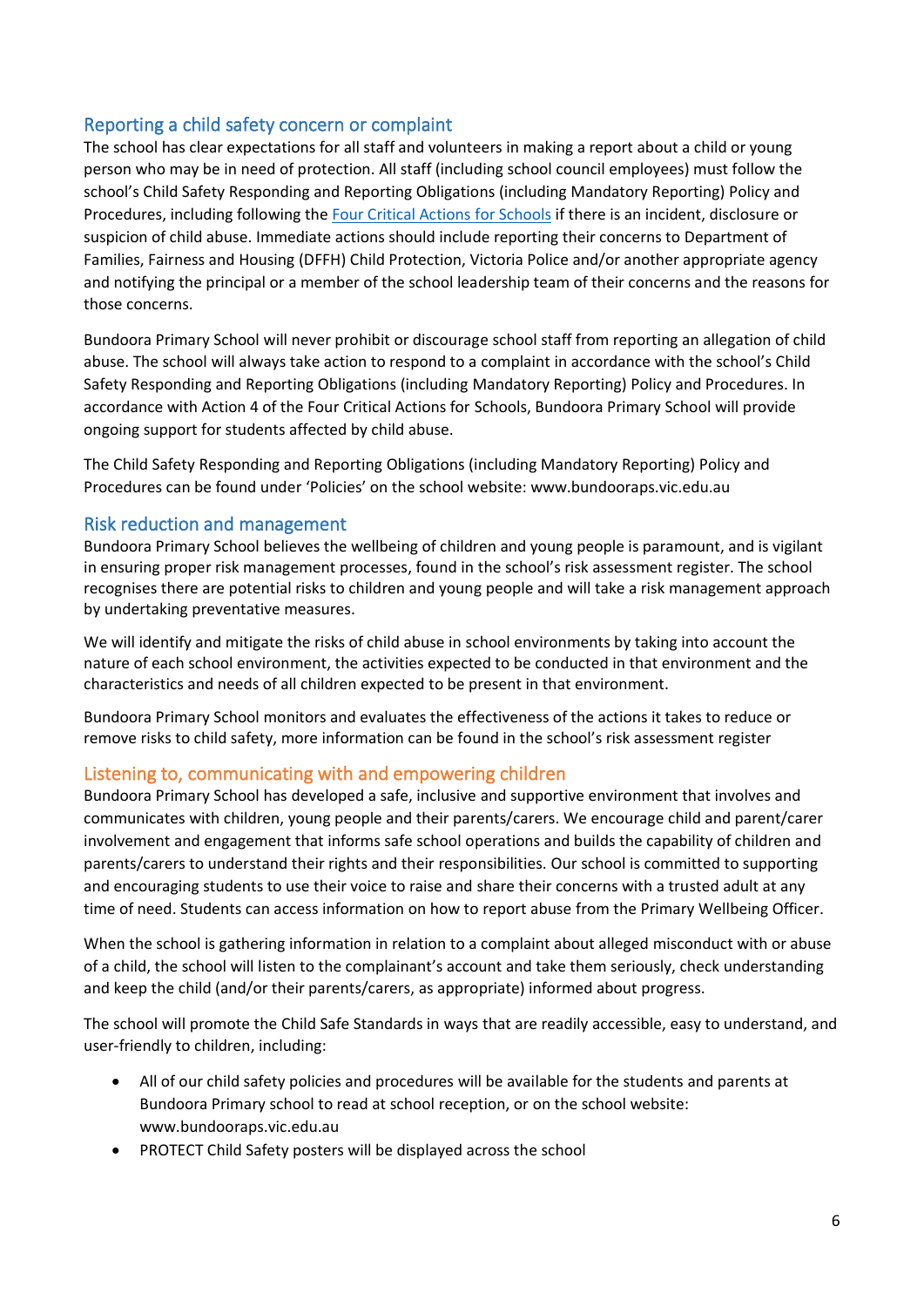- School newsletters will inform students and the school community about the school's commitment to child safety, and strategies or initiatives that the school is taking to ensure student safety
- Bundoora Primary School promotes age-appropriate discussion of child safety with students in the following ways:
	- students making and displaying their own child safety posters during Smart Start week
	- child safety policies and procedures are written in child-friendly language
	- the Four Critical Actions are actively taught to mandatory reporters and other school staff
	- the whole school is encouraged to contribute to risk assessment and mitigation
	- the Child Safe Standards are addressed and explained at year level assemblies and parent information sessions.

The school will use its health and wellbeing programs to deliver appropriate education to its students about:

- standards of behaviour for students attending the school,
- healthy and respectful relationships (including sexuality),
- resilience, and
- child abuse awareness and prevention.

Bundoora Primary school teaches this content through SMART Start programs, Sexuality Education (through an external provider) and e-Smart programs.

# **Communications**

This school is committed to communicating our child safety strategies to the school community through:

- Ensuring that the Child Safety Policy (this document), Code of Conduct, and the Child Safety Responding and Reporting Obligations (including Mandatory Reporting) Policy and Procedure are available on the school website and via Compass
- Once per term reminders in the school newsletter of our school's commitment to child safety
- Ensuring that child safety is a regular agenda item at school leadership meetings and staff meetings for discussion
- Parent information sessions
- The school induction program.

# Confidentiality and privacy

This school collects, uses and discloses information about particular children and their families in accordance with Victorian privacy law and other relevant laws. The principles regulating the collection, use and storage of information is included in the Department of Education and Training's Schools' [Privacy Policy.](https://www.education.vic.gov.au/Pages/schoolsprivacypolicy.aspx)

# Related policies and documents

Related policies and documents include:

- Code of Conduct
- Child Safety Responding and Reporting Obligations (including Mandatory Reporting) Policy and Procedures
- Risk assessment register
- [Identifying and Responding to All Forms of Abuse in Victorian Schools](https://www.education.vic.gov.au/Documents/about/programs/health/protect/ChildSafeStandard5_SchoolsGuide.pdf)
- [Four Critical Actions for Schools](https://www.education.vic.gov.au/Documents/about/programs/health/protect/FourCriticalActions_ChildAbuse.pdf)
- [Recording your actions: Responding to suspected child abuse](https://www.education.vic.gov.au/Documents/about/programs/health/protect/PROTECT_Schoolstemplate.pdf)  A template for Victorian schools